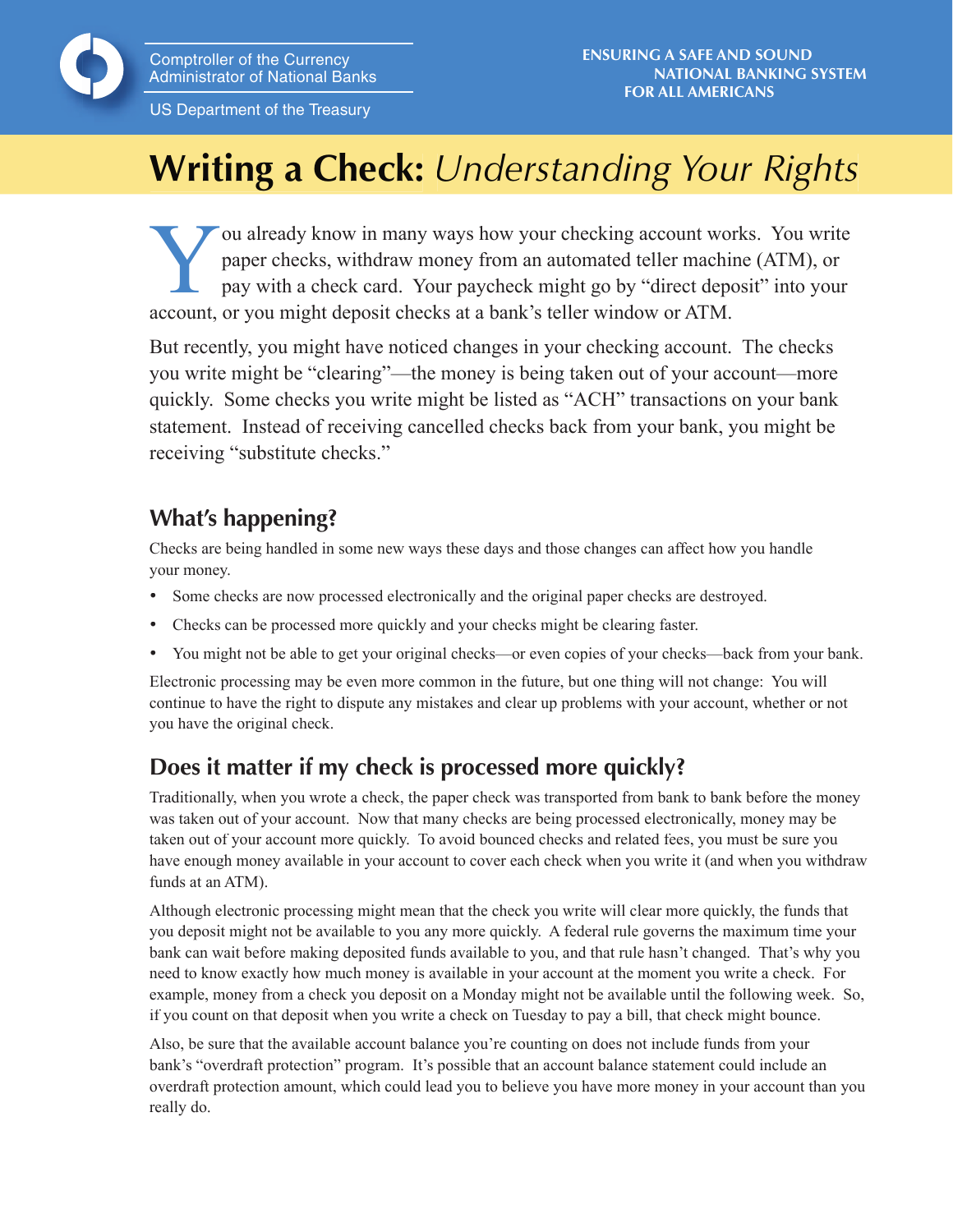## What are the different ways my check can be processed now?

Remember, the way your check is processed will affect how quickly your check will clear and you have only limited ability to control the way your check is processed.

A check you write can be processed in several ways:

• Under the **conventional method** for processing paper checks, the check you write to a merchant (for example) is deposited by the merchant at the merchant's bank and the original paper check is then shipped from bank to bank. This process could take a few days, and it may look something like this:



A new federal law known as the "Check 21 Act" makes it easier for banks to create and send electronic images of paper checks. Even before Check 21, banks were allowed to process checks electronically when all the banks in the process agreed. Under Check 21, any bank may create a special paper copy — called a "substitute check" — using images of the front and back of an original check. If any bank in the process requires a paper check, another bank can send a substitute check in place of the original. The process may look like this:



- Under an Electronic Fund Transfer (EFT) process, a merchant or other party (such as a utility company) can change your paper check into an electronic "debit" that is paid from your checking account. The debit may be paid from your account much more quickly than if a check had been processed in the conventional way.
	- One kind of EFT uses the Automated Clearing House (ACH) network, which a merchant or company can use to convert a paper check into an electronic payment. For example, if you mail a check to your credit card company, the company may convert that check to an ACH payment. The company generally would destroy the original paper version and keep only an electronic image of the check. The process may look like this:



Sometimes, a paper check can be turned into an ACH transaction right in front of you. For example, when you write a check at a retail store, the clerk might scan the information from the check, stamp your check "void" and hand it back to you, and then send the payment information to the merchant's bank electronically. The process may look like this:

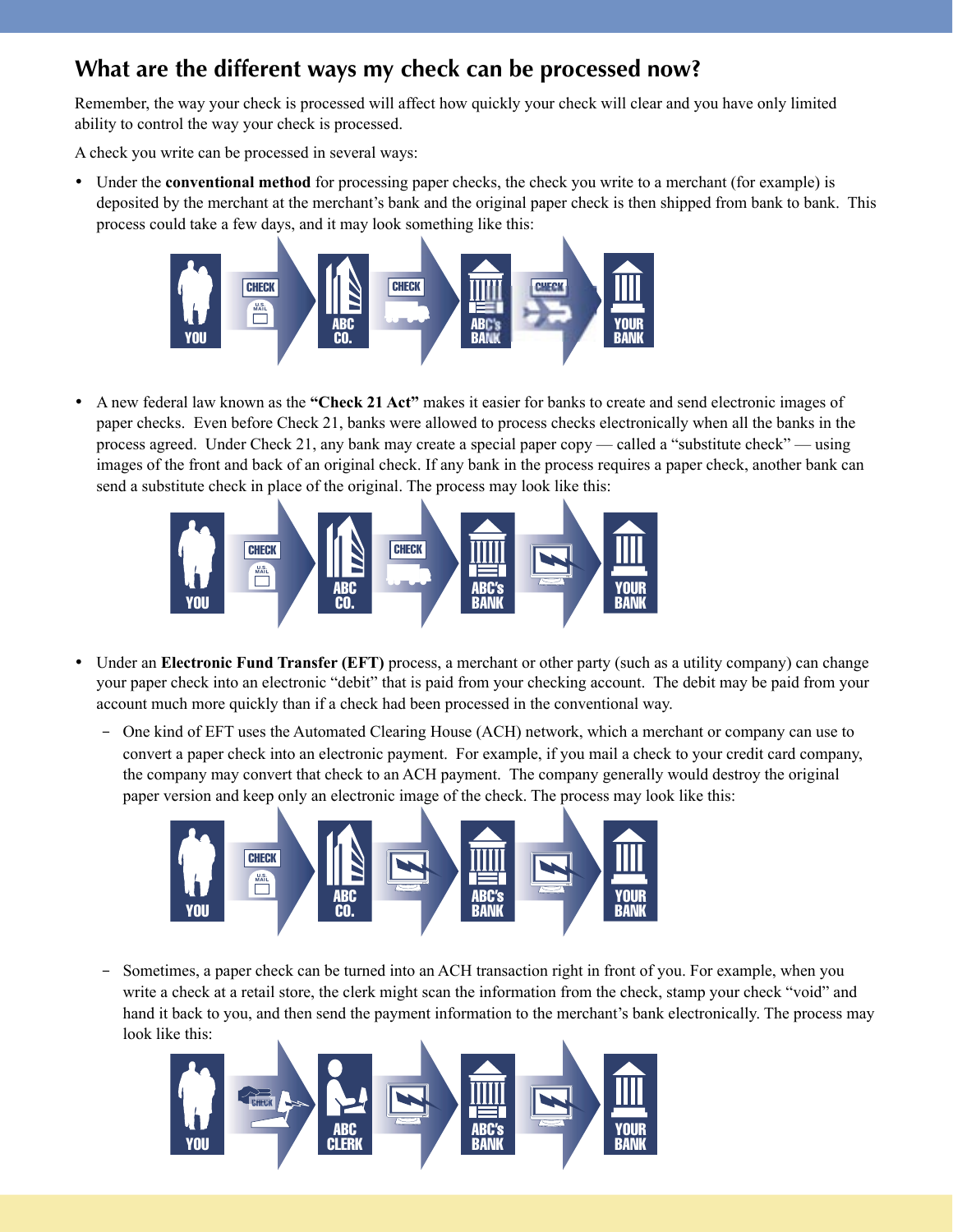#### Can I tell how my check is being processed?

You probably will be able to tell how your check was processed, after the fact, by looking at your bank statement. Your bank is required to list every EFT transaction in your monthly bank statement, including the dollar amount, the date the transaction cleared, and the name of the recipient. Electronic transactions may be grouped together, apart from your regular check transactions.

If you receive a paper substitute check, you will be able to identify it by this statement: "This is a legal copy of your check. You can use it the same way you would use the original check." It should look like this:







These images are reproduced by the OCC with the written permission of Accredited Standards Committee X9, Inc., Financial Industry Standards. No other party may copy any part of this material or reproduce it in any form.

If a merchant wants to turn your paper check into an EFT, the merchant should give you notice that your payment will be processed that way. There might be a sign at the cash register, or the cashier could inform you.

## May I choose the processing method for my check?

Not usually. Check processing involves several parties—you, the person you're paying, that person's bank, and your bank. Each party has an interest in efficient, reliable check processing. Somewhere along the line, one of the parties might choose to process your payment electronically.

However, you can contact a party to whom you regularly mail checks, for example, the phone or credit card company, and tell them not to turn your paper checks into electronic ACH transactions.

## Can I get my cancelled checks with my bank statement?

No law requires your bank to send you your cancelled checks. If you receive your checks or copies of checks, that's usually because of your customer agreement with your bank and your bank's policies. Many consumers don't receive their checks or even copies of their checks.

If you've usually received cancelled checks with your bank statement, you could start receiving substitute checks — the special paper copies created under the Check 21 Act — instead of, or in addition to, cancelled checks.

Even if you do not usually receive cancelled checks, you may ask your bank to provide you with copies of specific original checks, or the cancelled checks themselves. In most cases, your bank will be able to give you a copy of the check. But your bank might not always be able to. When a paper check is processed electronically, the original check is typically destroyed.

#### What if something goes wrong?

Let's say the wrong amount was deducted from your checking account. Or maybe you've discovered a payment that you never authorized. No matter how your check was processed, you should contact your bank right away. The bank might be able to clear up the problem quickly.

Even without a cancelled check, you can prove you made a payment with your bank statement, which shows the date and amount of the payment. You also might have a receipt from a retail transaction. In any case, the law does not require you to have the original paper check, or even a copy of it, to resolve a problem with a bank.